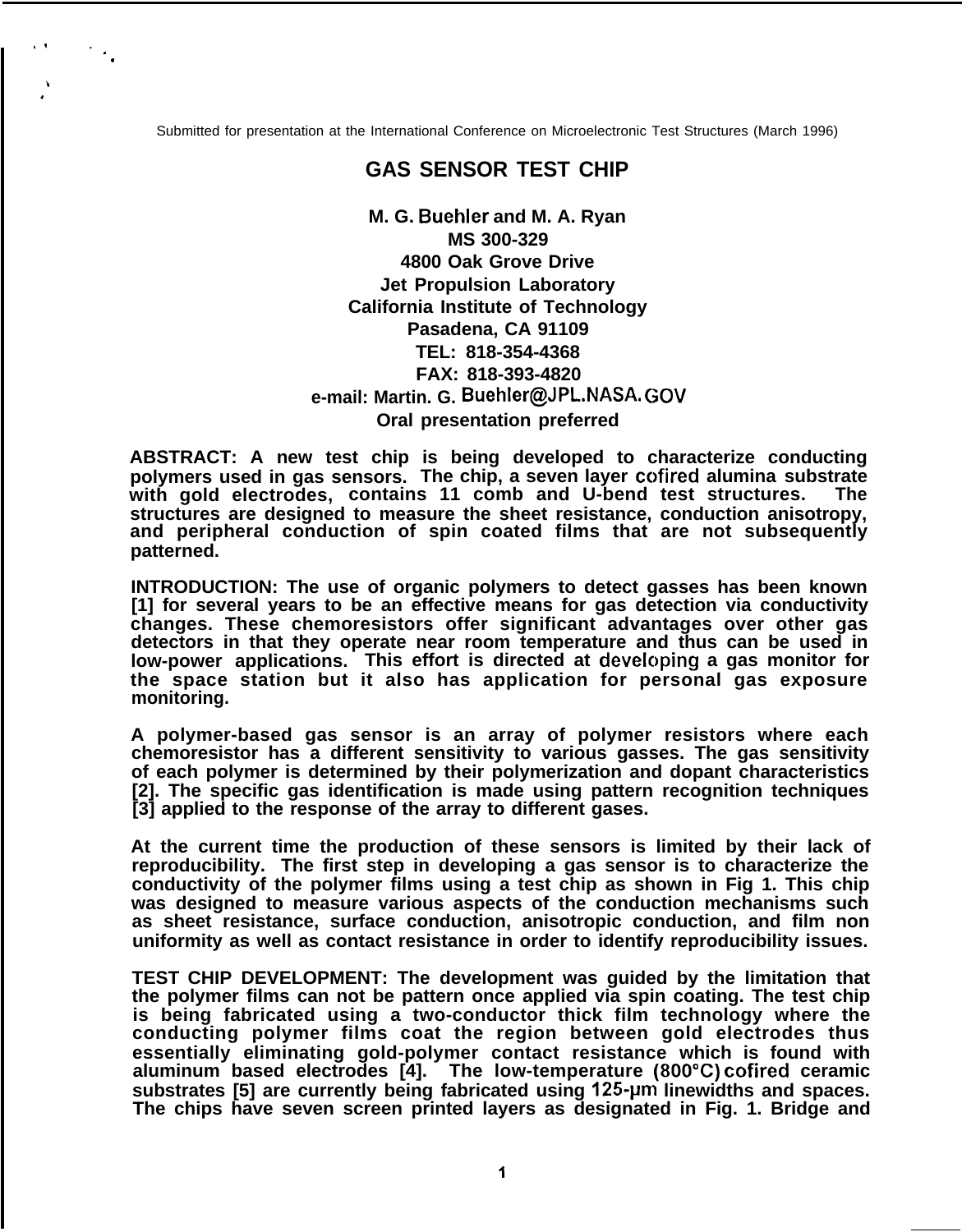**van der Pauw resistor structures are not applicable, for the films can not be patterned once deposited. The structures, as shown in Fig. 1, are comb and Ubend resistors for characterizing the basic conduction mechanisms and surface resistors for structure-to-structure conduction.**

**The test chip has only 18 pins as seen in Fig. 1 allowing access to 11 test structures and 3 heaters used to control polymer polymerization. The measurement circuitry, shown in Fig. 2, is used to sequentially place each chemoresistor in the feedback loop of an operational amplifier using multiplexing circuitry. The operational amplifier is a current to voltage converter where a constant current is driven through each chemoresistor. This approach allows ppm (parts per million) changes in conductivity to be detected.**

**In designing the test chip, the following design principles were used to meet the design requirements:**

- **a. Common bussing to conserve pins,**
- **b. Electrode guarding to eliminate stray surface currents,**
- **c. Kelvin voltage sensing to avoid analog switch resistor voltage drops.**
- **d. Structure geometry variations to separate contact and sheet resistance.**

**When measuring a particular chemoresistor, all resistors are grounded except for the resistor under test. Currently, chips are being fabricated and results from conducting polypyrrole films are expected in time to be presented at the conference.**

## **ACKNOWLEDGMENTS:**

**This research was carried out by the Center for Space Microelectronic Technology, Jet Propulsion Laboratory, California Institute of Technology, and was sponsored by NASA/OSAT. The assistance of Dennis Martin, Halcyon Microelectronics, Inc., Irwindale, CA in the design and fabrication of the test chip are gratefully acknowledged. File: GAS#5825. DOC**

## **REFERENCES:**

e.

**1. J. W. Gardner, "Microsensors, Principles and Applications," J. Wiley & Sons (Chichester, England, 1994)**

**2. M. S. Freund and N. S. Lewis; "A chemically diverse conducting polymer-based "electronic nose''," Proc. Natl. Acad. Sci, Vol. 92, 2652-2656 (March 1995).**

**3. J. W. Gardner and P. N. Bartlett, "Performance definition and Standardisation of electronic noses, " The 8th International Conf. on Solid-State Sensors and Actuators and Eurosensors IX, Stockholm, Sweden, 671-674 (June 1995)**

**4. W. H. Ko, et. al. "Phthalocyanine L-B Film Gas sensors," Sensor and Materials, Vol. 239-55 (1990).**

**5. D. A. Deane and P. D. Franzon, eds. "Multichip Module Technologies and Alternatives: The Basics," Van Nostrand Reinhold (New York, 1993).**